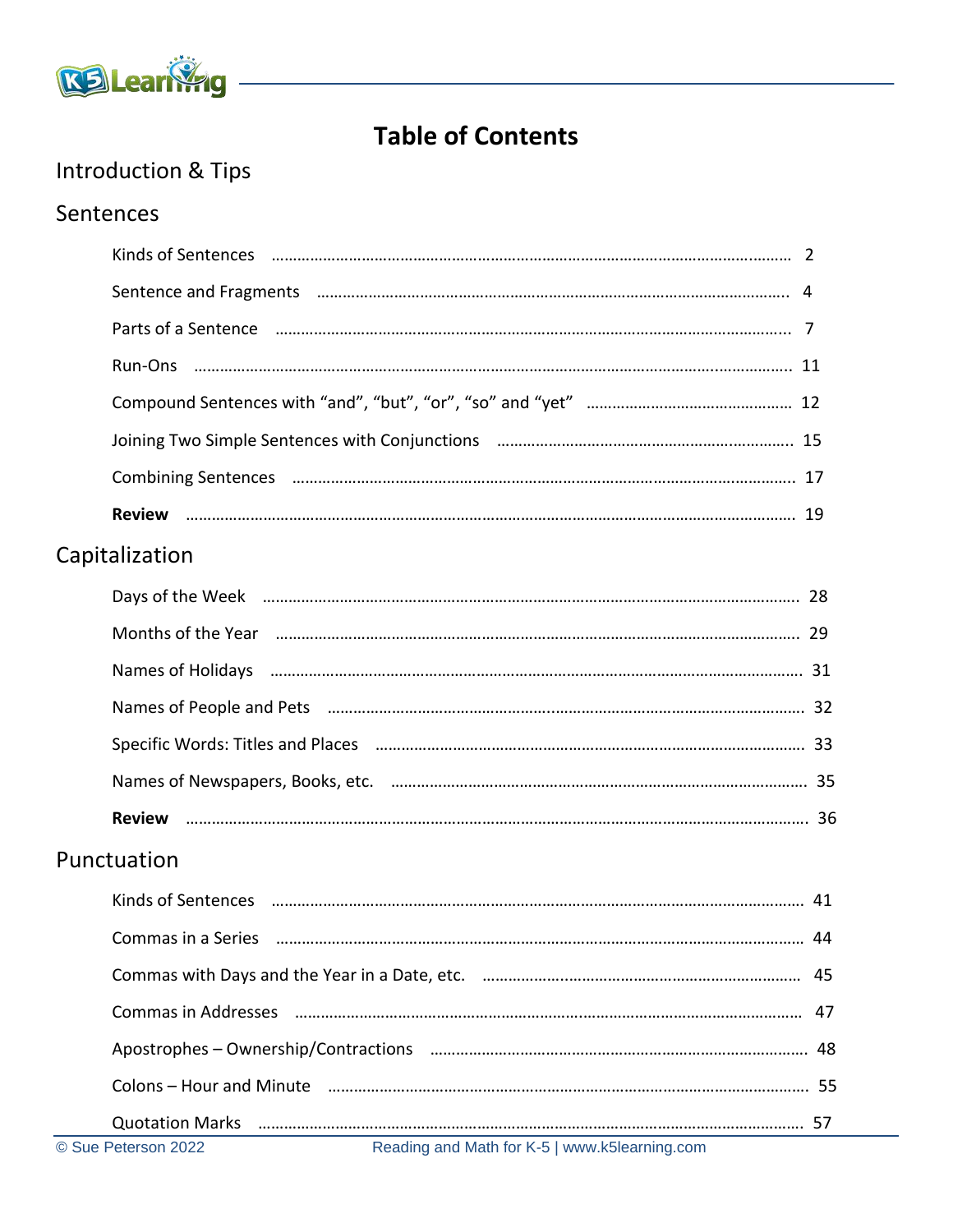

| Abbreviations                                                   |  |
|-----------------------------------------------------------------|--|
| What is an Abbreviation? manufactured and the control of the 74 |  |

| Streets and Highways manufacture and the material control and the state and Highways manufacture and the state of the state and the state and state and state and state and state and state and state and state and state and |  |
|-------------------------------------------------------------------------------------------------------------------------------------------------------------------------------------------------------------------------------|--|
| Months of the Year manufacture and the Year 79                                                                                                                                                                                |  |
|                                                                                                                                                                                                                               |  |
|                                                                                                                                                                                                                               |  |

### Parts of Speech